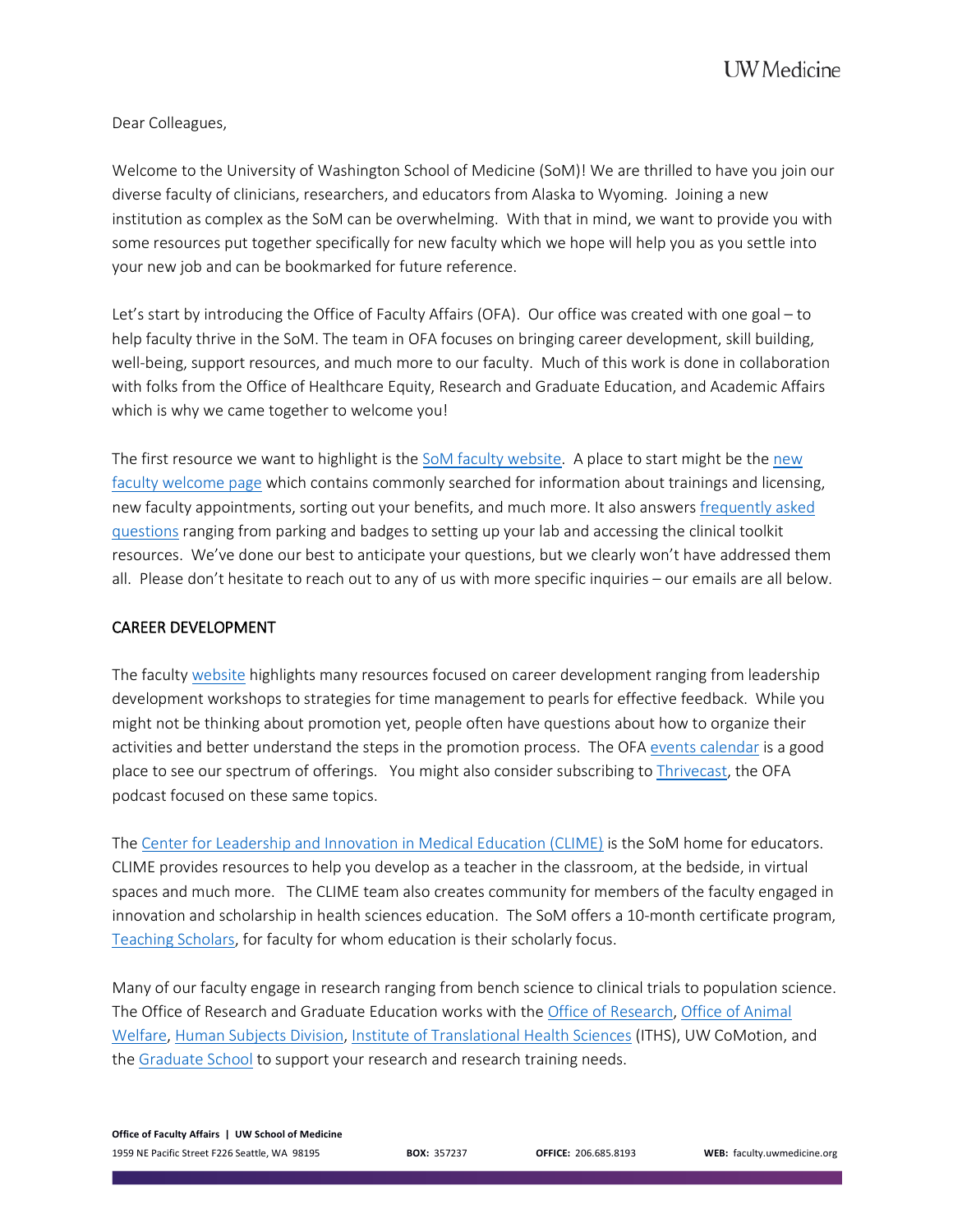[ITHS](https://faculty.uwmedicine.org/research-skills/) supports clinical research with resources including expert consultation in biostatistics, ethics, clinical trials consulting and much more. ITHS [Translational Research Unit \(TRU\)](https://www.iths.org/investigators/units/tru/) offers investigators the support and infrastructure needed to conduct clinical and translational research and the [community engagement](https://www.iths.org/community/) program offers expertise and resources for translational research with community. ITHS also offers various [pilot funding](https://www.iths.org/investigators/funding/) opportunities and abundant educational & training programs as well as monthly [career development series](https://www.iths.org/news-events/calendar/cat_ids%7E84/) and annua[l introduction to clinical research boot camp.](https://www.iths.org/?p=30555)

The [UW Health Science Library \(HSL\)](https://hsl.uw.edu/) serves all faculty in the School of Medicine. As a UW faculty member, you have access to all UW electronic databases, journals, books, ebooks and online videos in support of research and instruction. For off campus access please check out the [FAQ page.](https://hsl.uw.edu/topics/access-faq/) For Systematic Reviews, HSL offers a fee-base[d Review Service.](https://guides.lib.uw.edu/hsl/sr/home) The librarian assigned to work with the UW School of Medicine is [Anna Liss Jacobsen,](https://guides.lib.uw.edu/annaliss) MLIS. Please take some time to explore the website and [reach](https://hsl.uw.edu/topics/ask-us/)  [out with questions.](https://hsl.uw.edu/topics/ask-us/)

We are particularly invested in helping our underrepresented minority (URM) faculty thrive. We have just launched a new program to enhance the experience and success of URM Faculty within the SoM through academic and leadership coaching, career development strategies, and community building. Please [sign](https://redcap.iths.org/surveys/?s=97TLD494R3)  [up here t](https://redcap.iths.org/surveys/?s=97TLD494R3)o identify yourself as a URM faculty and receive notification of these events. The SoM also promotes equity, advocacy, and community by bringing together faculty in the Committee for Minority Faculty Advancement and the Committee for Women in Medicine and Science.

# CLIMATE

UW Medicine is committed to a climate that supports excellence, respect, integrity, compassion, altruism, and accountability. Many of our efforts focus on developing an environment supportive of diversity in ideas, perspectives, and experiences. We strive for high standards of professionalism where all individuals in our community are responsible for creating an inclusive environment where every person is valued. The [policy on professional conduct](https://www.uwmedicine.org/about/policy-on-professional-conduct) reflects our community standards and our hope is that this community helps to support your growth and academic aspirations as a new faculty member in the UW School of Medicine.

The [Office of Healthcare Equity](https://depts.washington.edu/hcequity/welcome/) (OHCE) brings together many of the resources to support continued growth towards being an anti-racist, just and inclusive organization. This team has developed a Healthcare Equity Blueprint for UW Medicine, leads equity, diversity and inclusion (EDI) education and training across the system, supports creation and revision of policies that promote equity and justice and much more. The OHCE is also the home of our [Bias Incident](https://redcap.iths.org/surveys/?s=RH49HNT8EA) Reporting Tool. While we aspire to a climate without bias, we know that there are still times when these values are challenged, and we want to hear about it as we believe this is how we grow together.

The SoM believes facilitated conversations and restorative justice are essential to creating the supportive and inclusive community we strive to have. The university [Ombud](https://www.washington.edu/ombud/) is resource for all. The Office of Research and Graduate Education has developed [numerous climate initiatives](https://research-grad-ed.uwmedicine.org/) including restorative

**Office of Faculty Affairs | UW School of Medicine** 1959 NE Pacific Street F226 Seattle, WA 98195 **BOX:** 357237 **OFFICE:** 206.685.8193 **WEB:** faculty.uwmedicine.org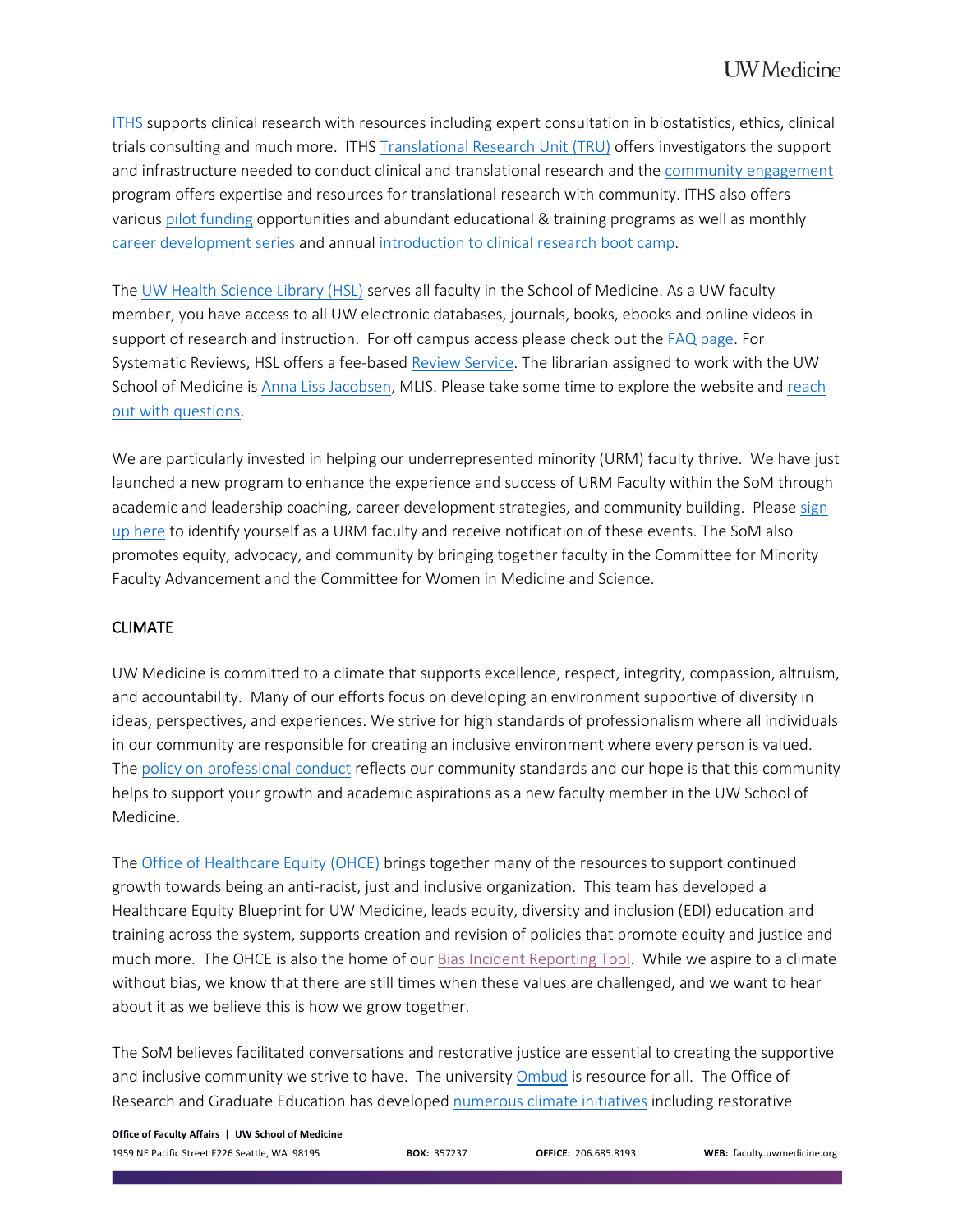justice programs to make the research and training climate more welcoming and nurturing. The [SoM](https://research-grad-ed.uwmedicine.org/climate/som-allies/)  [Allies](https://research-grad-ed.uwmedicine.org/climate/som-allies/) program supports graduate students and postdoctoral scholars facing interpersonal conflicts and [Community Restoration Circles](https://research-grad-ed.uwmedicine.org/climate/community-restoration-circles/) create a safe environment for building trust and connections among diverse members of our community.

## WELL-BEING

The UW School of Medicine offers holistic support for your well-being through [peer support,](https://faculty.uwmedicine.org/p2p/) [family care,](https://faculty.uwmedicine.org/family-care/) [resilience skill-building,](https://faculty.uwmedicine.org/resilience-programming/) cohort-based leadership development, and an evolving set of programming and resources for the unexpected challenges in life – like schooling at home, elder care needs, and coping with stress and uncertainty. There are also many resources available to you from the greater UW community including [childcare resources](https://hr.uw.edu/caregiving/child-care/options-and-resources/) and [The Whole U.](https://thewholeu.uw.edu/) Please explore ou[r well-being and support](https://faculty.uwmedicine.org/wellbeing-and-support/)  [page](https://faculty.uwmedicine.org/wellbeing-and-support/) for up-to-date information.

While your specific department or division will answer many of your initial questions, we hope you will save our [welcome page](https://faculty.uwmedicine.org/new-faculty-welcome/) (as well as the rest of our faculty website!) as a place to find additional resources.

If you would like to meet with any of us for a one-on-one discussion, we are happy to set up a time. We look forward to working with you as you begin your journey within the UW School of Medicine!

Sincerely,

### Trish Kritek, MD, EdM

Vice Dean for Faculty Affairs | UW School of Medicine Professor of Medicine | Division of Pulmonary, Critical Care, and Sleep Medicine [pkritek@uw.edu](mailto:pkritek@uw.edu)

### Anne Browning, PhD

Assistant Dean for Well-Being | UW School of Medicine [anneb7@uw.edu](mailto:anneb7@uw.edu)

### Giana Davidson, MD, MPH

Assistant Dean for Professionalism | UW School of Medicine Associate Professor | General Surgery [ghd@uw.edu](mailto:ghd@uw.edu)

### Kristina Dzara, PhD, MMSc

Assistant Dean for Educator Development | UW School of Medicine Director of CLIME Associate Professor | Biomedical Informatics and Medical Education [dzara@uw.edu](mailto:dzara@uw.edu)

**Office of Faculty Affairs | UW School of Medicine** 1959 NE Pacific Street F226 Seattle, WA 98195 **BOX:** 357237 **OFFICE:** 206.685.8193 **WEB:** faculty.uwmedicine.org